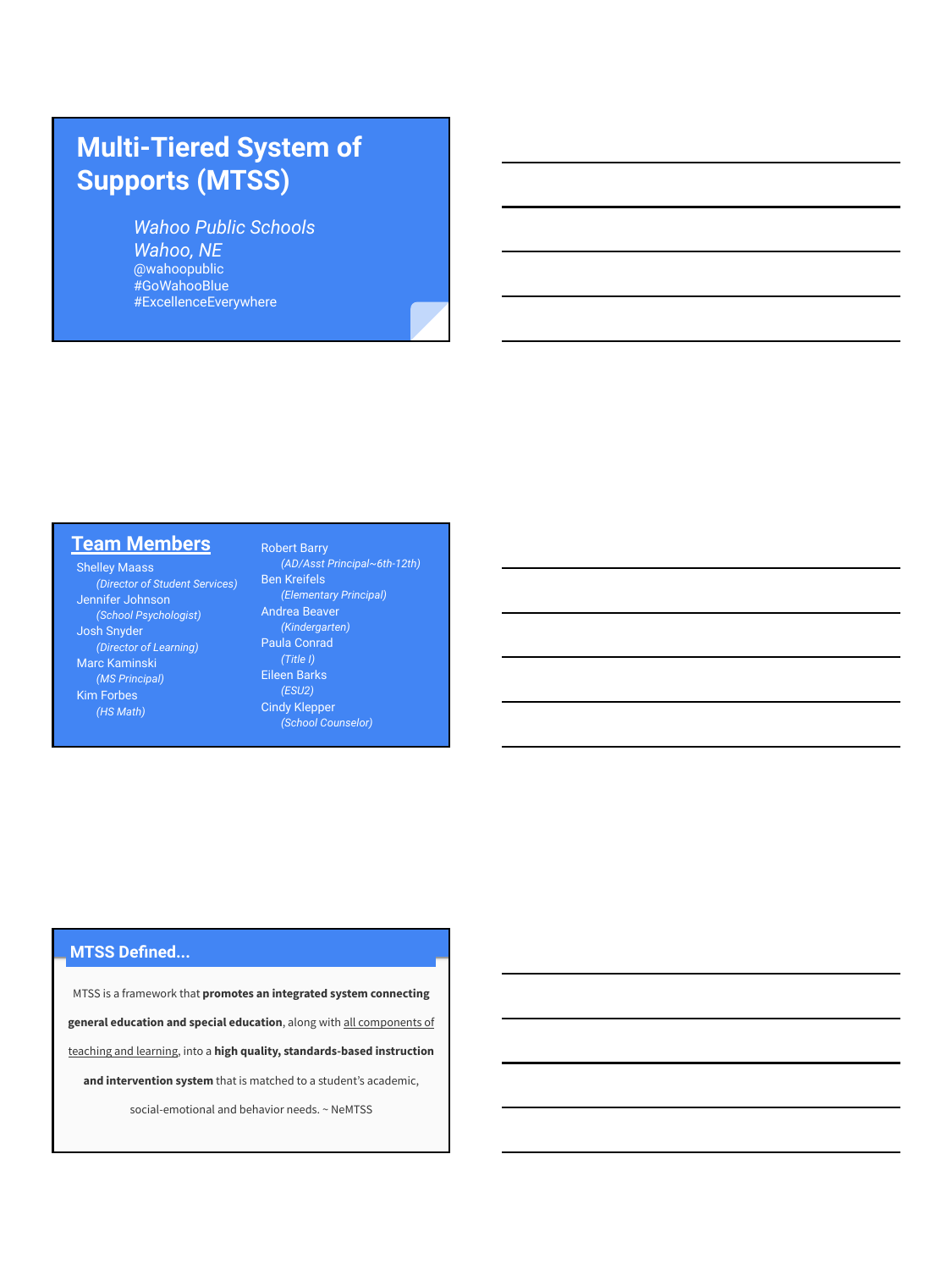#### Common Elements Across Systems...

Positive Behavioral Intervention Supports (PBiS)

Response to Intervention (RtI)

Continuous Improvement Process (CIP)

Lesson Study

Differentiated Accountability

#### **Roles of District Leadership...**

1) Ensure a common-language, common-understanding around the rationale & purpose of implementation

2) Clearly identify who has responsibility for what & what accountability looks like

3) Ensure district policies support the initiative

4) Provide appropriate professional development/technical assistance to support the implementation

#### **Where does MTSS fit?**

How does MTSS align with CIP, WEBSS & TIP?

Problem Solving Model

*This is NOT just another initiative. It IS the framework/glue.*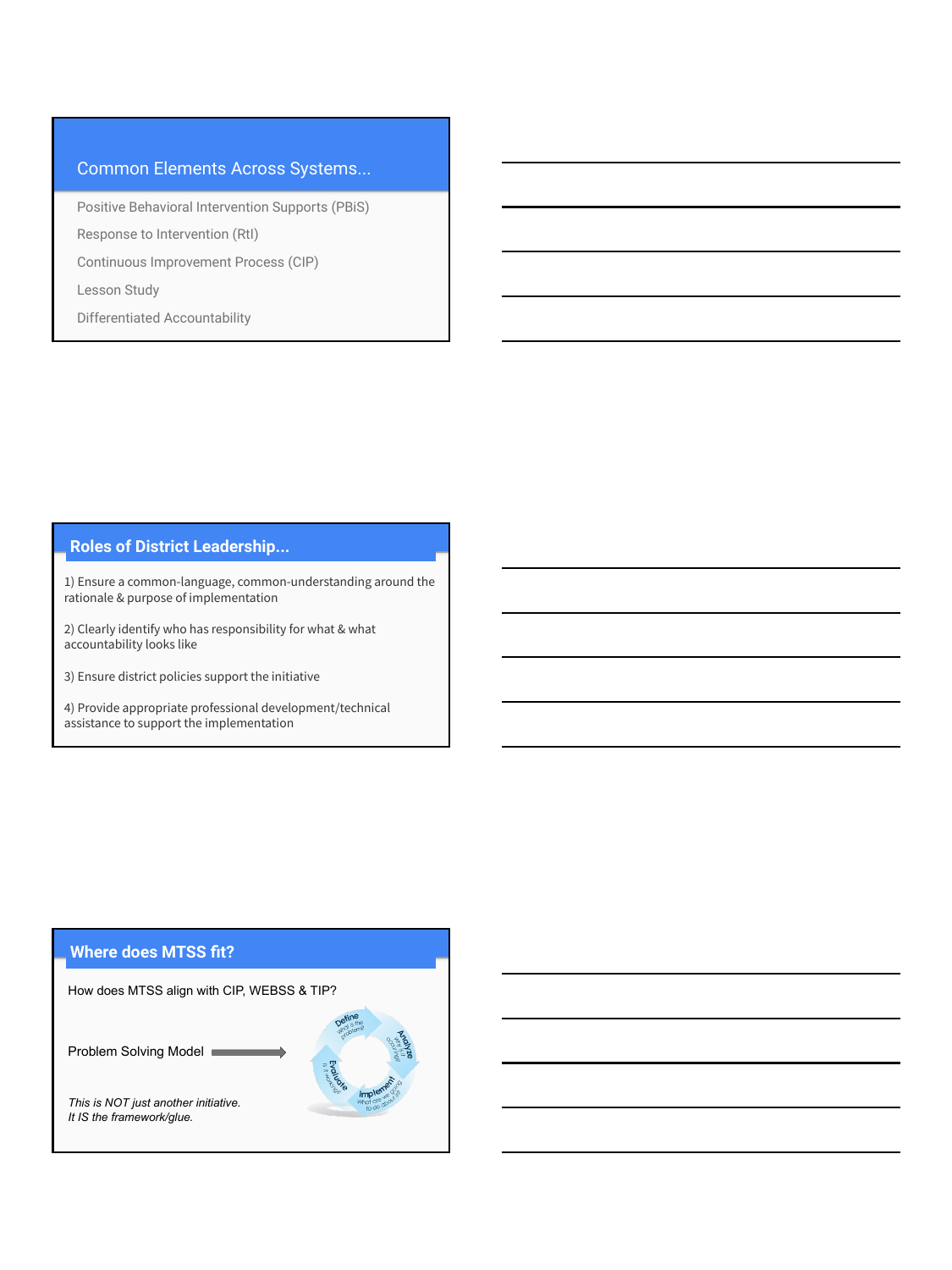



#### **Wahoo Public Schools Journey** ESU2 NeMTSS Cohort **2017 Fall** 1) Shelley, Jen & Josh attended the MTSS/RtI workshop (Lincoln, NE) 2) Held monthly planning<br>meetings from August -<br>March **Spring** 1) Invited to join ESU2 MTSS Cohort 2) Team Mtg. at ESU2 to reflect on current district practices (self- assessment) 3) (Summer) District<br>Staff (CIP Advisory) met to build our "house" **2018 Fall** 1) District MTSS team established - monthly meetings. 2) Developed district<br>MTSS Website & Action<br>Plan 3) Defined fidelity to the<br>core curriculum **2018 Winter** 1) Developed district intervention list 2) Fidelity of core discussed w/each building 3) CBM-Reading tool piloted (Fastbridge) - decision rules<br>decision rules developed **2018 2019 Spring** 1) Began work on MTSS Decision Rules 2) Began developing plan for Nebraska Reading Bill (1081) 3) Reviewed self-<br>assessment & updated<br>Communication Plan **Fall** 1) Update MTSS Website 2) Update district intervention list & Fastbridge decision rules 3) Finalize district MTSS Decision Rules **2019**



# NeMTSS Essential **Elements**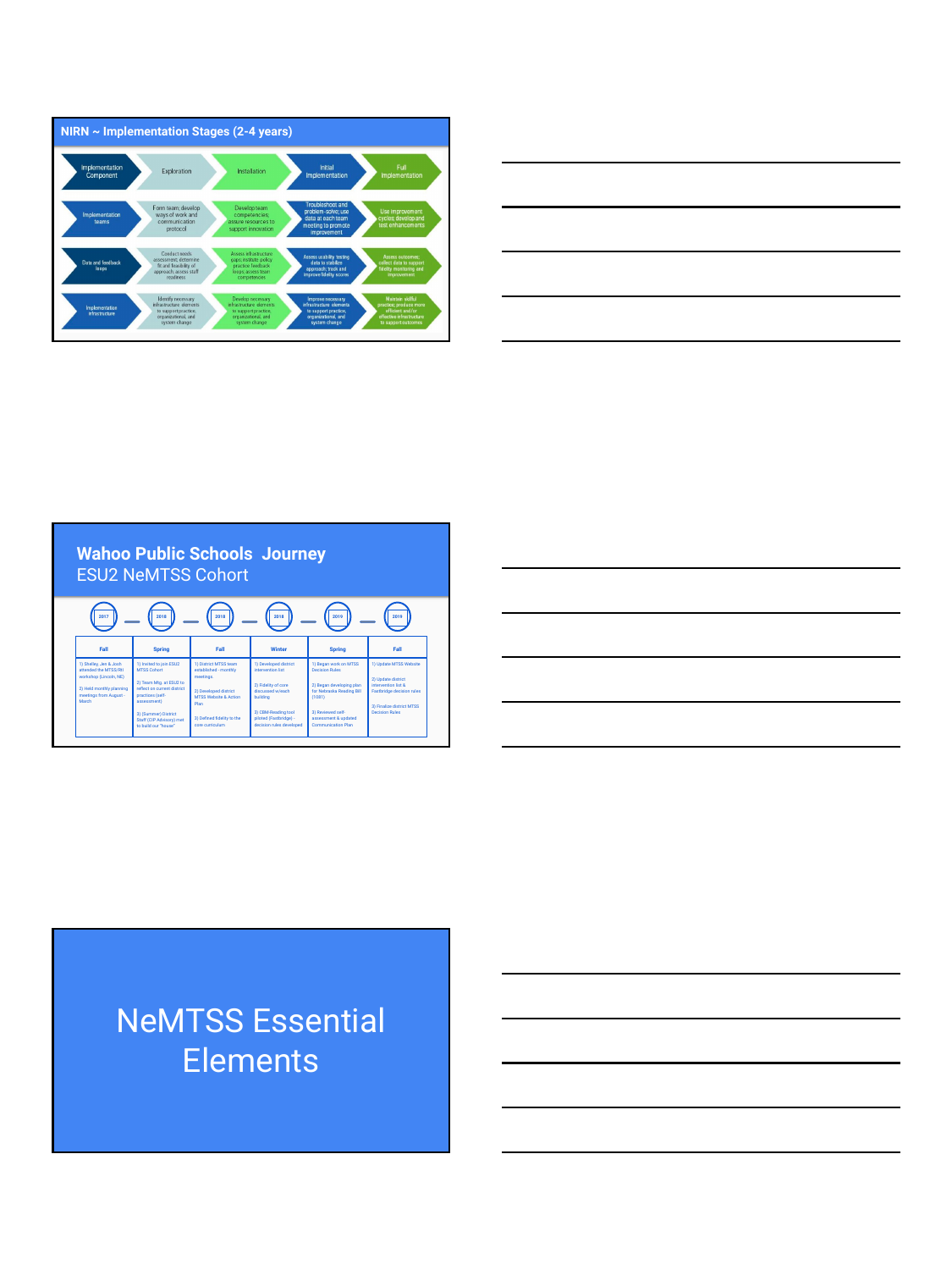



| <b>MTSS Self-Assessment Results</b>                                                  |          |            |  |  |
|--------------------------------------------------------------------------------------|----------|------------|--|--|
| <b>Average by Component</b>                                                          | 4/9/2018 | 12/11/2018 |  |  |
| <b>Average Shared Leadership</b>                                                     | 1.50     |            |  |  |
| <b>Average Communication, Collaboration, and Partnerships</b>                        | 1.67     |            |  |  |
| Average Evidence-Based Instruction, Intervention, and<br><b>Assessment Practices</b> | 2.00     |            |  |  |
| <b>Average Building Capacity/Infrastructure for Implementation</b>                   | 1.75     |            |  |  |
| <b>Average Layered Continuum of Support</b>                                          | 1.20     |            |  |  |
| <b>Average Data-Based Problem Solving and Decision Making</b>                        | 1.30     |            |  |  |

|                                                                   | <b>NeMTSS Improvement Plan Alignment Activity:</b>                                                                                                                                                         |                                                                                                                                                                                                                                                      |
|-------------------------------------------------------------------|------------------------------------------------------------------------------------------------------------------------------------------------------------------------------------------------------------|------------------------------------------------------------------------------------------------------------------------------------------------------------------------------------------------------------------------------------------------------|
| <b>Essential Element</b>                                          | Plan Name:                                                                                                                                                                                                 |                                                                                                                                                                                                                                                      |
| <b>Shared Leadership</b>                                          | Evidence:<br><b>District Level Teams:</b><br>CIP Team (Building Leaders,<br><b>Advisory &amp; Buildings)</b><br><b>WEBSS Team</b><br><b>MTSS</b><br><b>TIP</b><br>PICS<br>Operations and Safety Team (OST) | Missing:<br>Structure for teams (defined roles)<br>$\bullet$<br><b>Communication within the System:</b><br>Description of each CIP Team Laver<br>٠<br>*Role & Responsibilities *Who has<br>decision making power?<br>• Visuals for teams (flowchart) |
| Communication,<br><b>Collaboration and</b><br><b>Partnerships</b> | Fvidence:<br>PowerSchool & ICU List<br>Communication<br>Website, Facebook, Twitter, Phone<br>۰<br>& Email<br>IEPs. WEBSS, Academic Plans<br>٠<br>Parent/Student Handbook<br>Parent-Teacher Conferences     | Missing:<br><b>e</b> Parent involvement on the Level<br><b>Described</b><br>Mutual Commitments within the<br>system (What school will do and<br>what families will do)<br>• Consistent Parental Perceptual<br>Survey (Yearly as part of CIP)         |

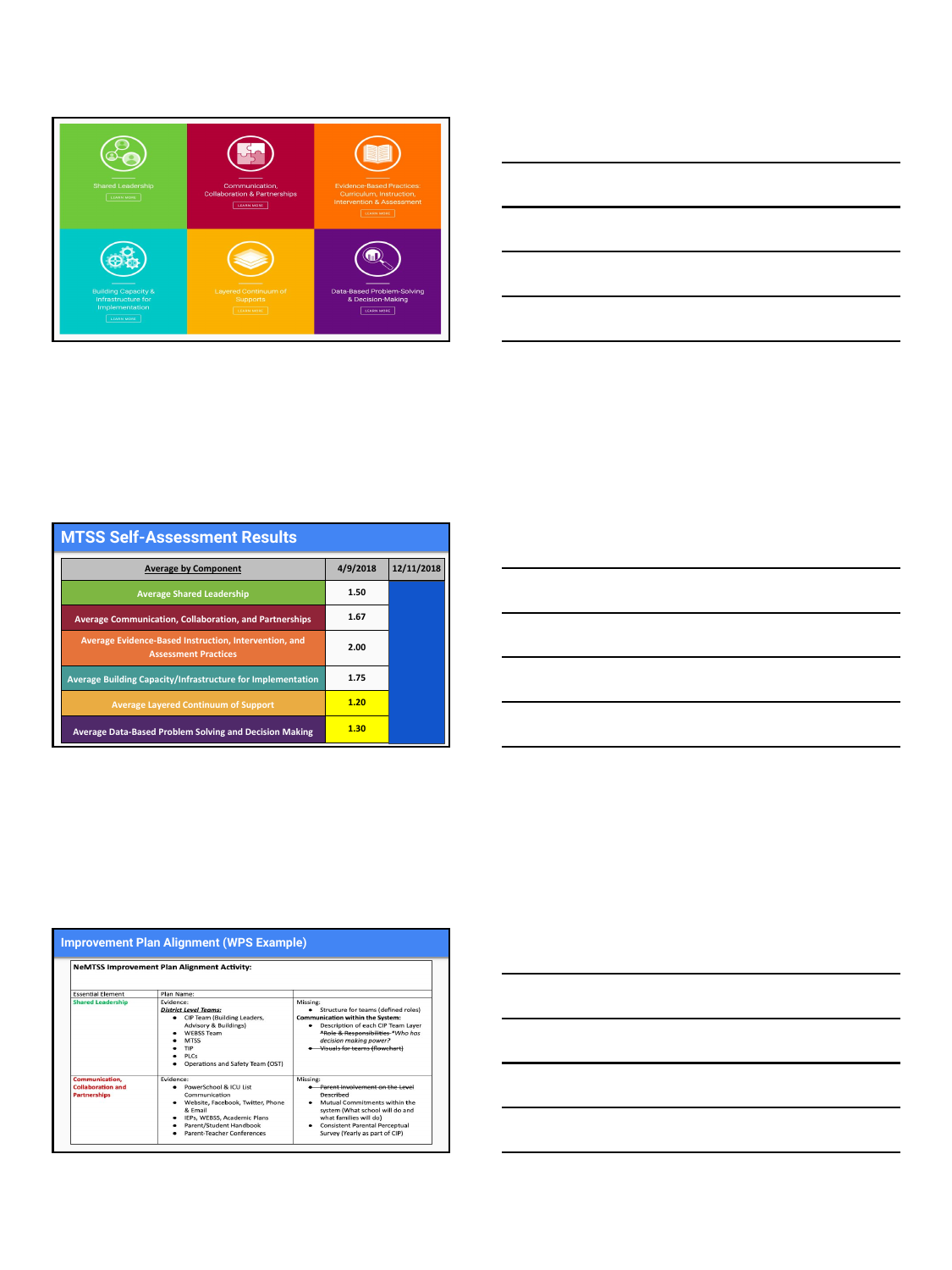| <b>MTSS Work Session Action Plan</b><br><b>DISTRICT: Wahoo Public Schools</b><br>Targeted Goal: Strengthen our Core Instructional Model |                                                |                                       |                                                                              |                                                                         |  |  |
|-----------------------------------------------------------------------------------------------------------------------------------------|------------------------------------------------|---------------------------------------|------------------------------------------------------------------------------|-------------------------------------------------------------------------|--|--|
| <b>Action Step Description</b>                                                                                                          | <b>Resources or Training</b><br><b>Needed</b>  | Who will lead<br>this action<br>step? | How will it he<br>evaluated?                                                 | <b>Target</b><br><b>Completion Date</b>                                 |  |  |
| 1. Identify a District Problem-Solving Model<br>(CIP Model)<br>1.a. comparison of plans from CIP.<br>EBA/AOuESTT. MTSS. TIP             | None<br><b>Completed Documents</b>             | MTSS Team &<br>TIP Team               | Does it meet our<br>core values?<br>Is it followed with<br>fidelity?         | 6/21/18                                                                 |  |  |
| 2. Core Reading Curriculum Alignment &<br>Essential Learnings Identification (at the                                                    | -Time to complete w/grade<br>level teams       | losh & Ben                            | -Iltilization of<br>Pacing Guide<br>-Walk-through data<br>-Ilse of Essential | in progress                                                             |  |  |
| elementary level)                                                                                                                       | -Updated curriculum cards<br>(K-5, 6th - 12th) | losh                                  | Learning<br>Assessments (ELAs)<br>for each quarter for<br>data analysis      | initial steps done by<br>6/2019                                         |  |  |
| 3. Prioritizing Marzano Strategies                                                                                                      | - Pre-service training                         | Admin Team<br>Eileen B.               | -iObservation/<br>walk-through data                                          | initial steps by end<br>of 1st quarter<br><b>(COMPLETED)</b><br>8/31/18 |  |  |



District Developed **Materials** 



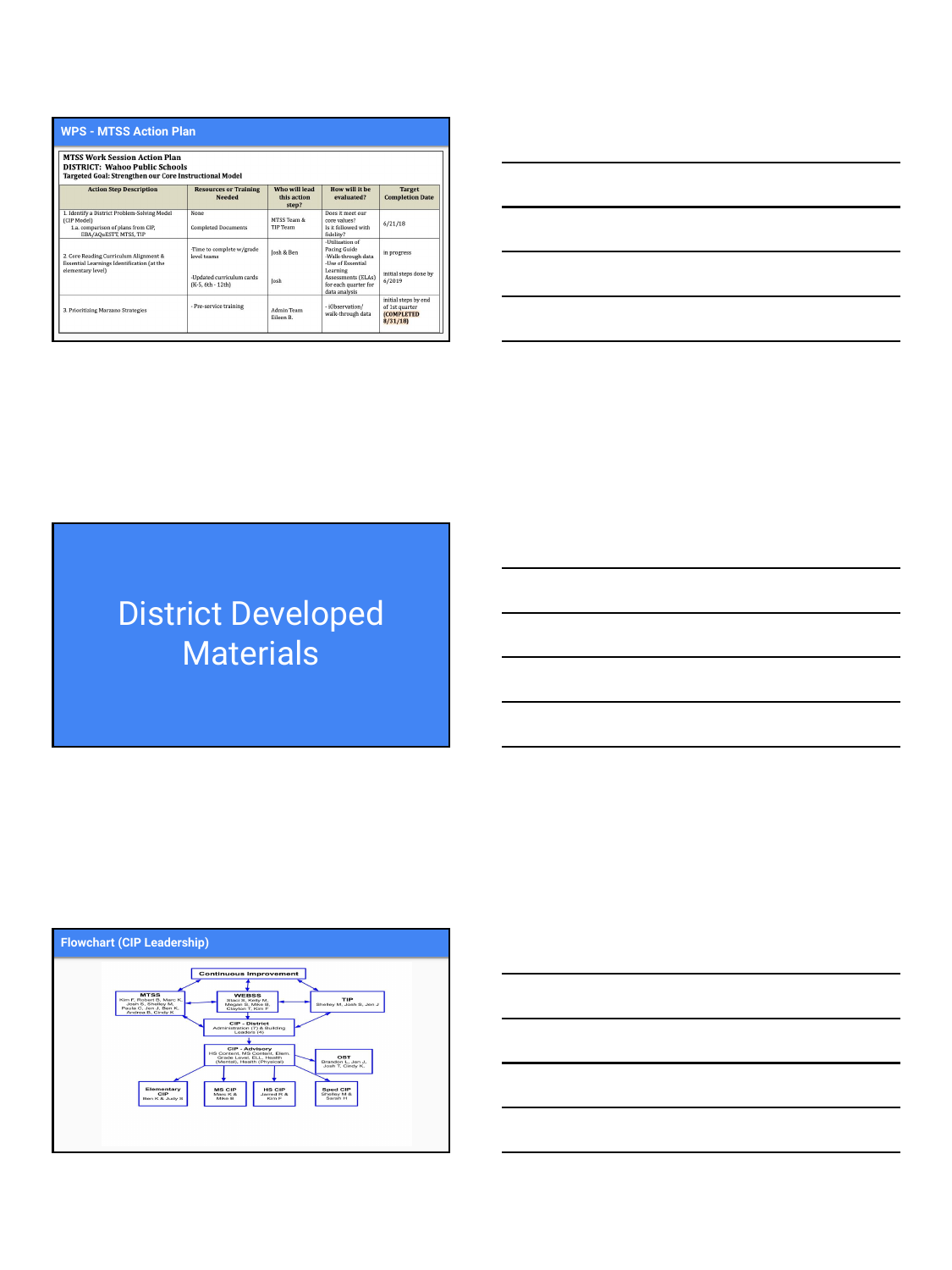